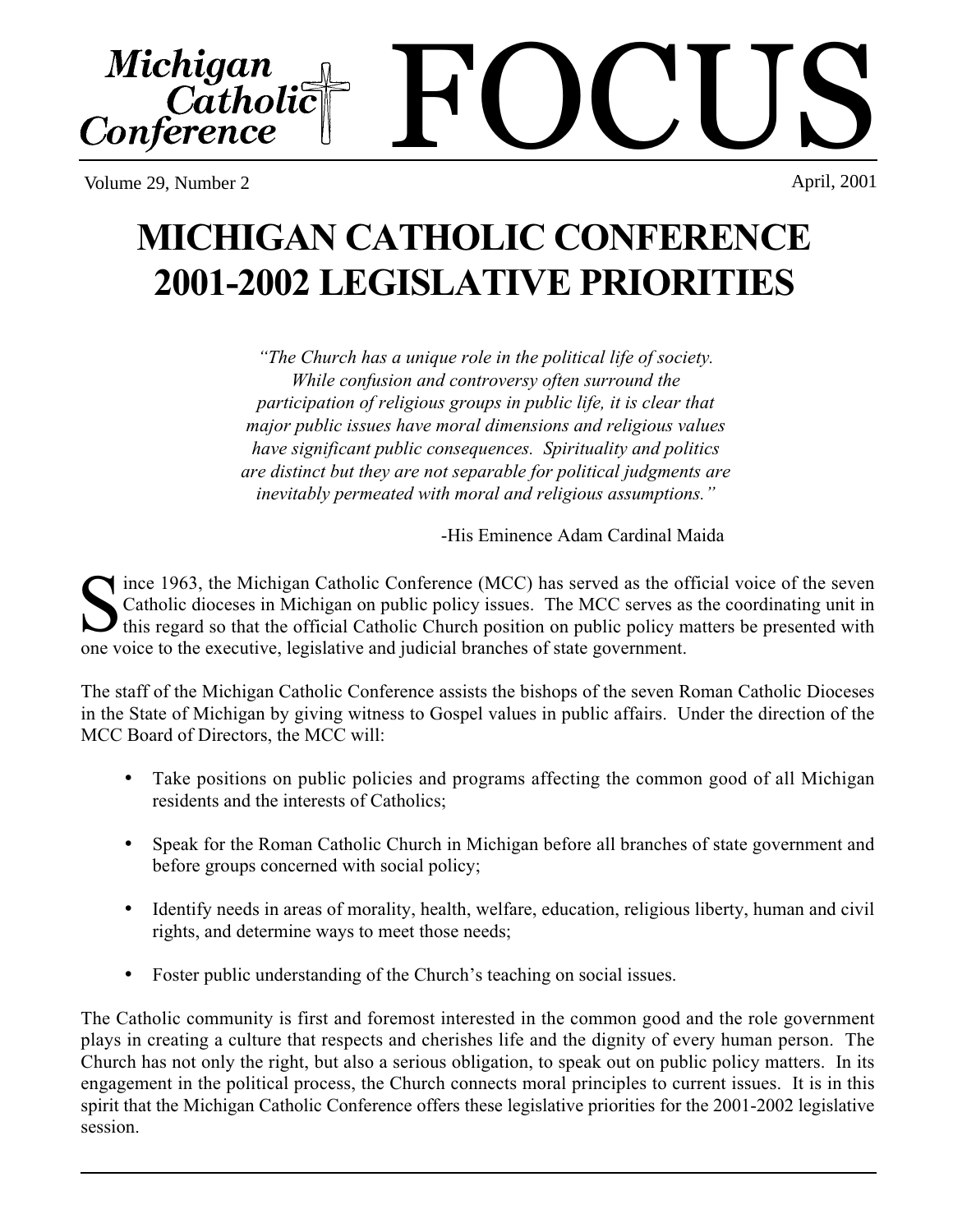The principles used to develop these priorities flow from the basic belief in the inherent dignity of each person and in society's responsibility to ensure that dignity, the Catholic Church's teachings and traditions as they apply to today's political environment, and the fundamental principle of justice for all people.

The issues identified here represent the principal focus for the 2001-2002 Michigan legislative session. It is understood there will likewise be involvement in additional ongoing issues as they arise.

**Human Life**

In the Catholic social vision, the human person is central, the clearest reflection of God among us. From the point of conception to the point of natural death, all human beings are sacred, deserving of

respect and worthy of government protection. In the public policy arena.......

#### **The Conference Supports:**

- Abortion-free insurance coverage
- State appropriations for life affirming organizations and programs
- State initiatives that promote and facilitate adoption
- Informed consent for women seeking abortion-inducing drugs
- The prohibition of assisted suicide
- The constitutional prohibition of the death penalty

※ ※ ※

**Health Care**

All children, by virtue of their dignity as **Education** human beings, have an inalienable right to a quality education. Parents have a primary duty and right to participate in the education of their children; as such, they

have the right to choose how that education is provided. The state is bound by the principle of distributive justice to ensure that public funding for education is available so that parents are freely able to choose schools in accordance with their conscience. Therefore.......

合会会

Equitable, accessible and ethical health care is an essential safeguard of human life. Health care is a basic human right, and genuine health care reform, recognizing the dignity of persons and the unique needs of

the poor, is a matter of fundamental justice.

#### **The Conference Supports:**

- Removing the cap on charter schools
- Regular testing of teachers in their academic subjects
- Safe and adequate transportation for all students
- Appropriate distribution of federal program dollars
- An end to the constitutional ban on aid to non-public schools

### **The Conference Supports:**

- Expansion of health coverage for low-and moderate-income uninsured individuals and families
- Expanded access to primary health care services for under-served lowincome school-age children and pregnant women
- Protection for the conscience of health care providers
- Opposition to legislation which threatens the Catholic health care mission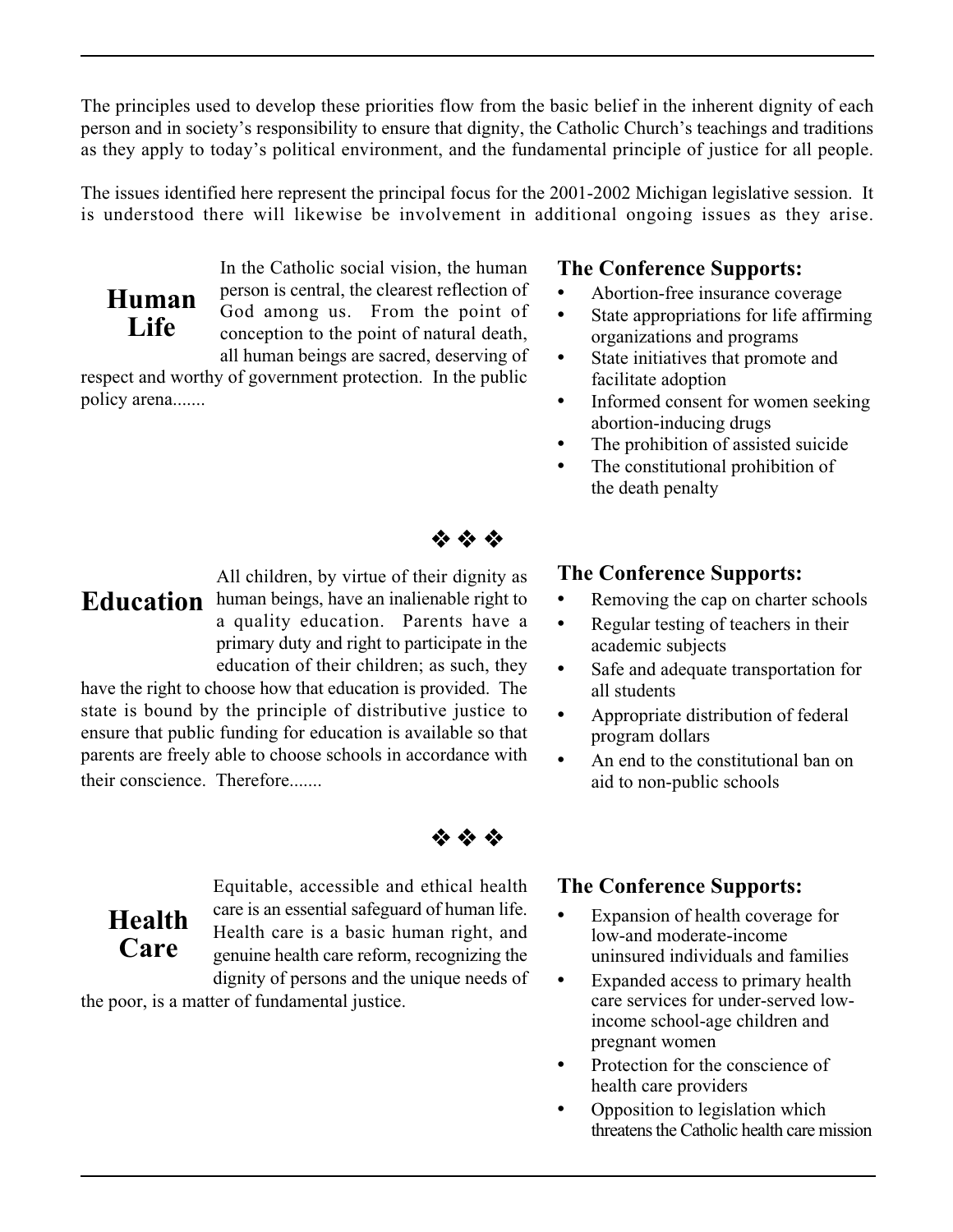## **Children and Families**

Our children's future is shaped both by values of their parents and the policies of our state and nation. The Church has traditionally supported policies that strengthen the quality of life, with

particular attention to families with special needs. In order to put children and families first.......

#### **The Conference Supports:**

- The traditional definition of marriage and the family
- Amending Michigan's no-fault divorce laws
- Quality, affordable, subsidized child care opportunities for low-income families

**Basic Human Needs**

Catholic tradition calls us to put first the needs of the poor and vulnerable. Because human beings are sacred, we must help to ensure that all persons have a safe place to live, food to eat, and clothes to wear. The

economy must be at the service of all people, especially the poor.

#### **The Conference Supports:**

- Preservation and expansion of essential services for vulnerable persons
- Affordable housing for low and moderate income families and individuals
- Affordable and accessible transportation options for low and moderate income workers

会会会

\* \* \*

**Fiscal Policies**

Society as a whole, acting through the partnership of public and private institutions, has the moral responsibility to enhance human dignity and protect human rights. Decisions regarding budget and tax

issues must flow from sound policies based on the principle of distributive justice. Recognizing that neither private charity nor government alone can meet all human needs.......

#### **The Conference Supports:**

- Affirmation of the recognized right to exercise religious conscience in the provision of publicly-funded services
- Maintenance of the tax-exempt status for not-for-profit organizations
- Creation of a State Earned Income Tax Credit
- A State human services budget which continues to strengthen Michigan families